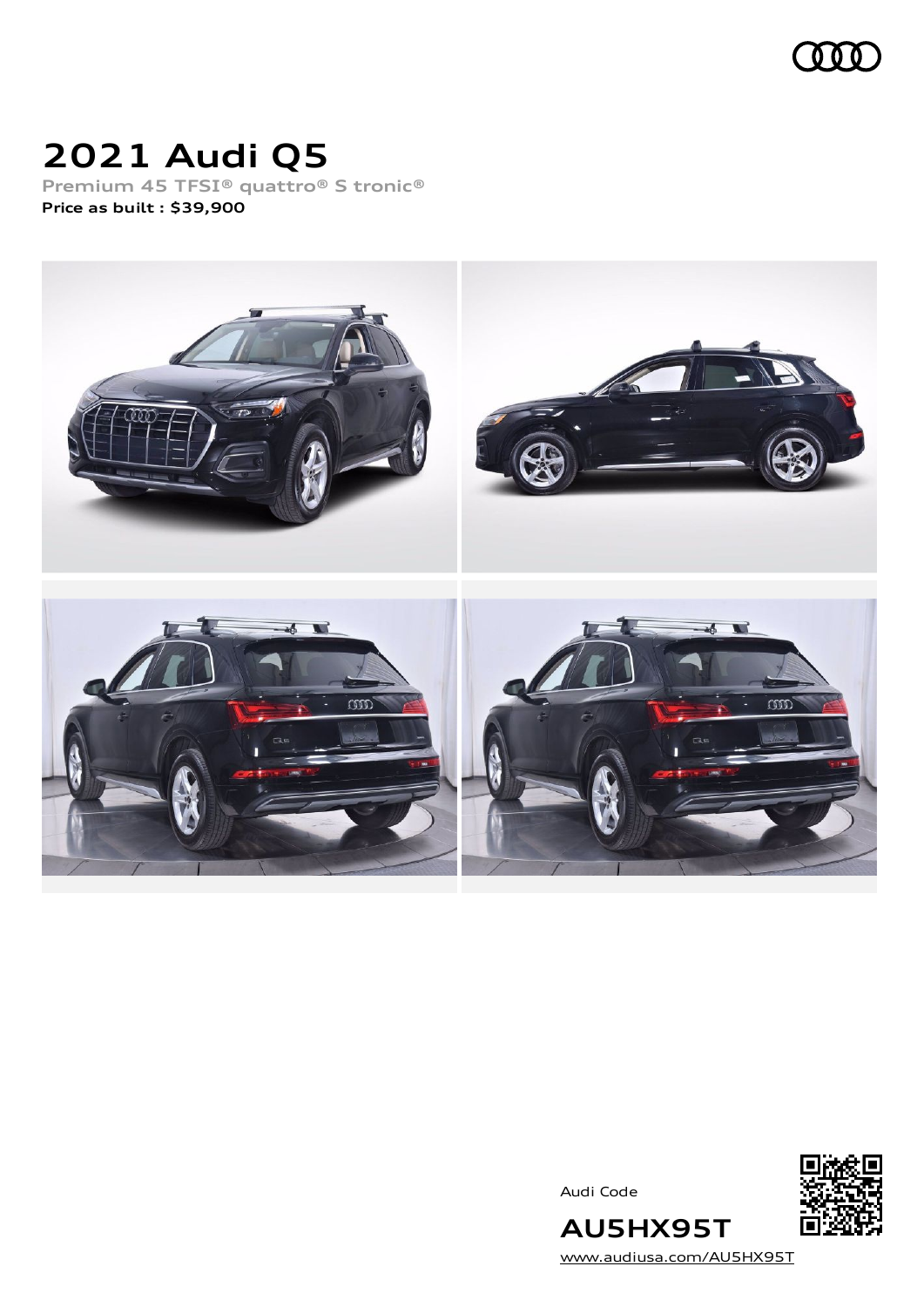## **Summary**

**Audi 2021 Audi Q5** Premium 45 TFSI® quattro® S tronic®

**Price as buil[t](#page-10-0)** \$39,900

#### **Exterior colour**

Mythos Black metallic

#### **Interior colour**

| Seats     | Atlas Beige with Granite Gray<br>stitching |
|-----------|--------------------------------------------|
| Dashboard | <b>Black-Atlas Beige</b>                   |
| Carpet    | Black                                      |
| Headliner | Beige                                      |



#### **Further Information**

| Type of vehicle | Used car     |
|-----------------|--------------|
| Mileage         | 10,012 miles |
|                 | No           |
| Warranty        |              |

### **Audi Code**

AU5HX95T

**Your configuration on www.audiusa.com** [www.audiusa.com/AU5HX95T](https://www.audiusa.com/AU5HX95T)

**Commission number** 0a8ccc6e0a0e09a91b4e

#### **Technical Specifications**

| Engine type                  | 2.0-liter four-cylinder                       |
|------------------------------|-----------------------------------------------|
| stroke                       | Displacement/Bore and 1,984/82.5 x 92.8 cc/mm |
| Max. output                  | 261 HP                                        |
| Torque                       | 273 lb-ft@rpm                                 |
| Top track speed              | 130 mph $1$                                   |
| Acceleration (0 - 60<br>mph) | 5.7 seconds                                   |
| Recommended fuel             | Premium                                       |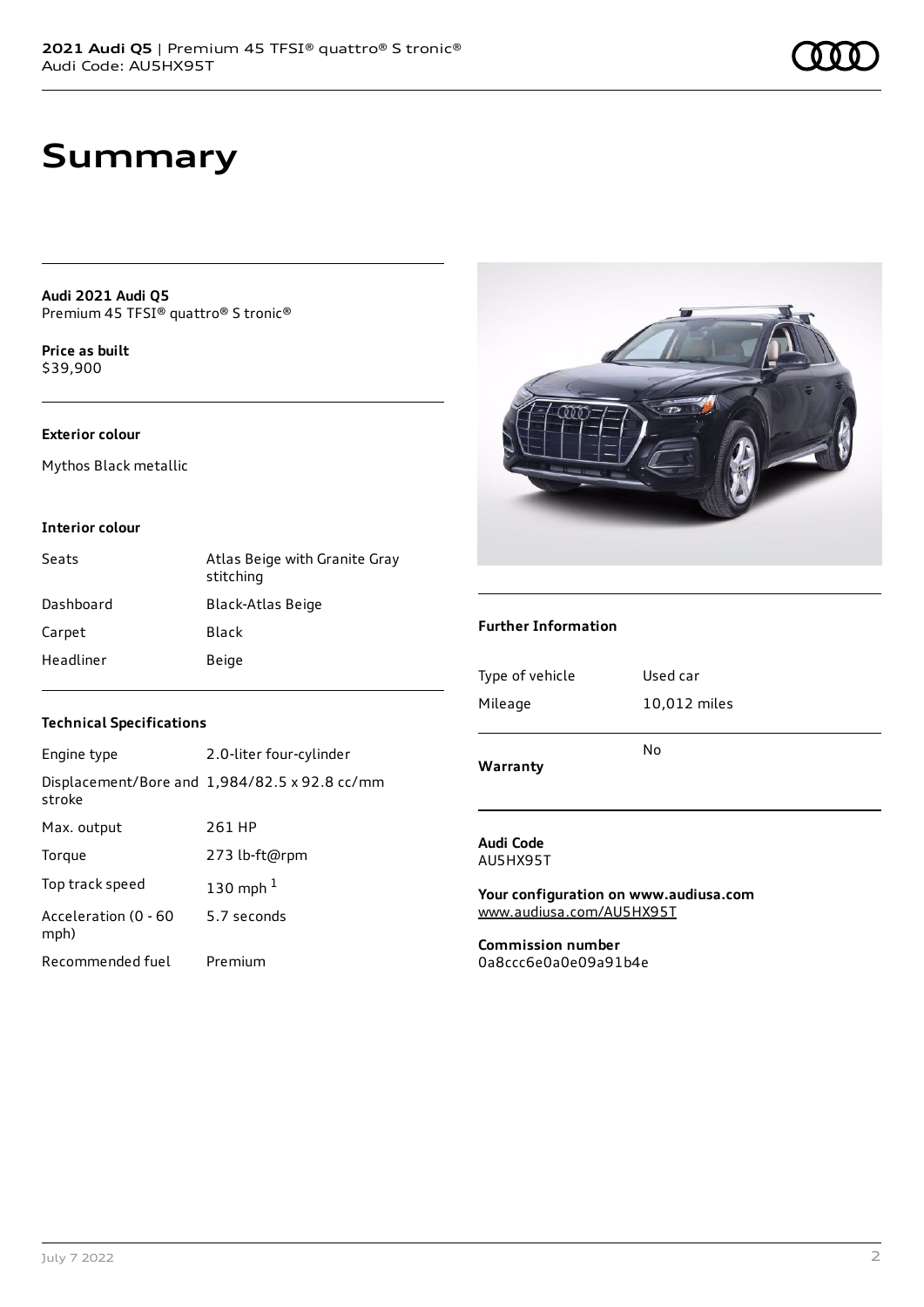# **Equipment**

Mythos Black metallic

Audi advanced key-keyless start, stop and entry

Power-adjustable, auto-dimming, power-folding, heated exterior side mirrors with memory

Convenience package

Power panoramic sunroof

SiriusXM® with 90-day All Access trial subscription









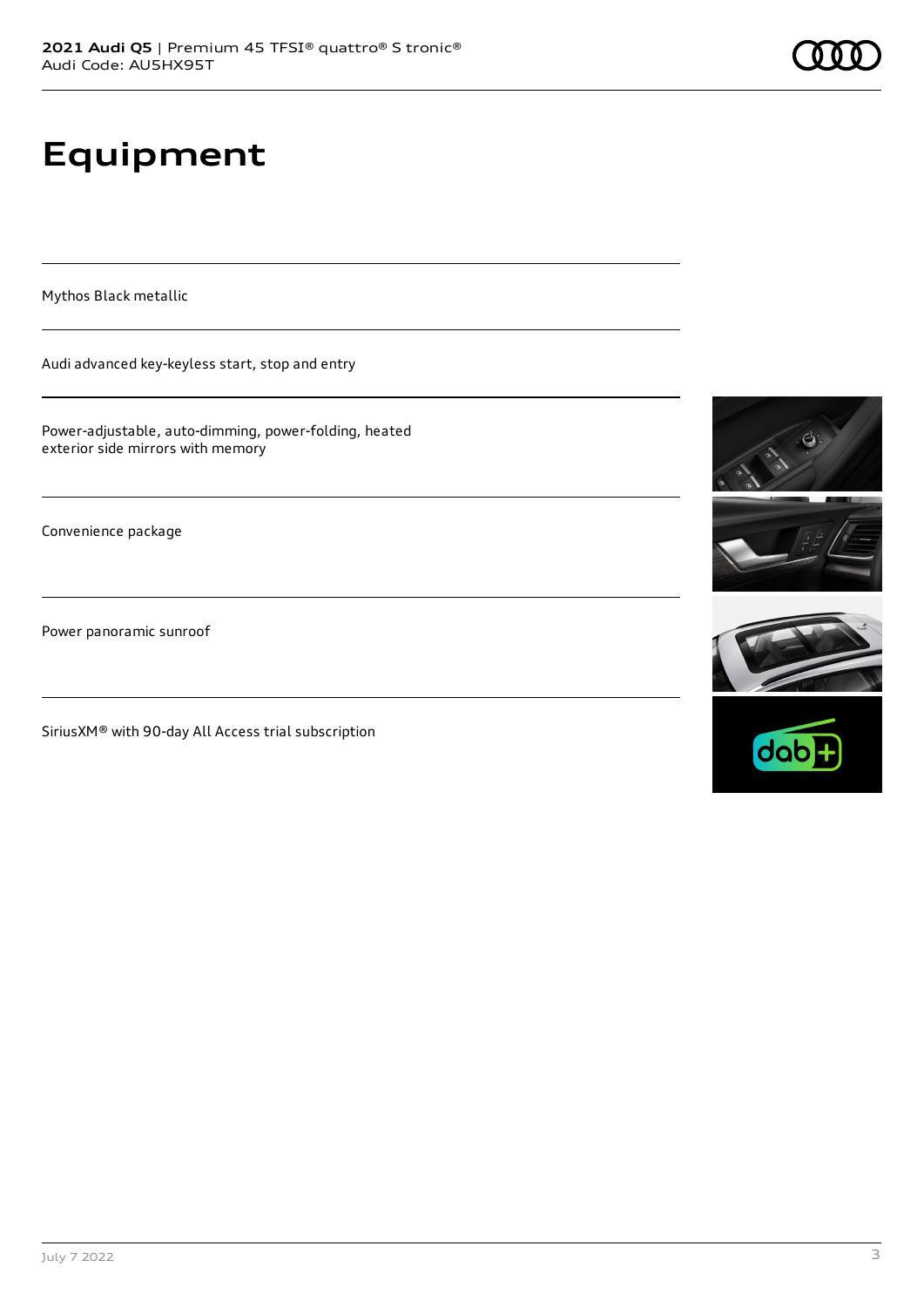| 4UB             | Driver and front passenger airbags                              |
|-----------------|-----------------------------------------------------------------|
| UH1             | Electromechanical parking brake                                 |
| 8T2             | Cruise control system                                           |
| VC <sub>2</sub> | Garage door opener (Homelink®)                                  |
| 4H <sub>5</sub> | Electronic rear child door locks                                |
| OZ7             | Speed-sensitive electromechanical power<br>steering system      |
| 7K6             | Tire-pressure monitoring system                                 |
| 4X3             | Advanced Airbag Protection System                               |
| 3B7             | Lower Anchors and Tethers for Children<br>(LATCH) in rear seats |
|                 |                                                                 |

#### **Exterior**

| 1D8             | Trailer hitch provision                               |
|-----------------|-------------------------------------------------------|
| 1S1             | Tool kit and floor jack                               |
| 1 B A           | Standard suspension                                   |
| 3S1             | Aluminum roof rails                                   |
| 511             | Tailgate roof spoiler                                 |
| 8IT             | Full LED headlights with DRL signature                |
| HX <sub>2</sub> | 235/60 R18 all-season tires                           |
| 8VM             | LED taillights with dynamic turn signal               |
| VJ1             | Full paint finish                                     |
| 4KC             | Heat-insulating side and rear windows                 |
| 47B             | Aluminum trim around exterior windows                 |
| 41 V            | 18" 5-arm-star design wheels with all-season<br>tires |

### **Interior**

| QE1        | Storage package                                                                            |
|------------|--------------------------------------------------------------------------------------------|
| 4M3        | Four beverage holders                                                                      |
| 7M1        | Aluminum front door sill inlays                                                            |
| 6N)        | Light cloth headliner                                                                      |
| <b>9AO</b> | Three-zone automatic climate control<br>system                                             |
| 4L7        | Auto-dimming interior rear view mirror with<br>digital compass and Integrated Toll Module® |
| QQ1        | LED interior lighting package                                                              |
| 6E3        | Front center armrest                                                                       |
| 7F9        | Leather-wrapped gear selector                                                              |
| 4E7        | Power tailgate                                                                             |
| 5XF        | Driver and front-passenger extendable sun<br>visors with illuminated vanity mirrors        |
| 3NS        | Sliding, split folding 40/20/40 rear<br>seatbacks with adjustable recline                  |
| N1P        | Leather seat covers                                                                        |
| 4A3        | <b>Heated front seats</b>                                                                  |
| 5MP        | Brown Walnut Wood inlays                                                                   |

### **Infotainment and Driver Assistance**

| 6K9             | Audi pre sense® city                                                               |
|-----------------|------------------------------------------------------------------------------------|
| 2H1             | Audi drive select                                                                  |
| IU1             | Audi smartphone interface                                                          |
| IW3             | Audi connect® CARE assistance and security<br>services (limited time subscription) |
| 7X <sub>2</sub> | Parking system plus                                                                |
| 7W3             | Audi pre sense® basic and rear                                                     |
| KA7             | Rear view camera                                                                   |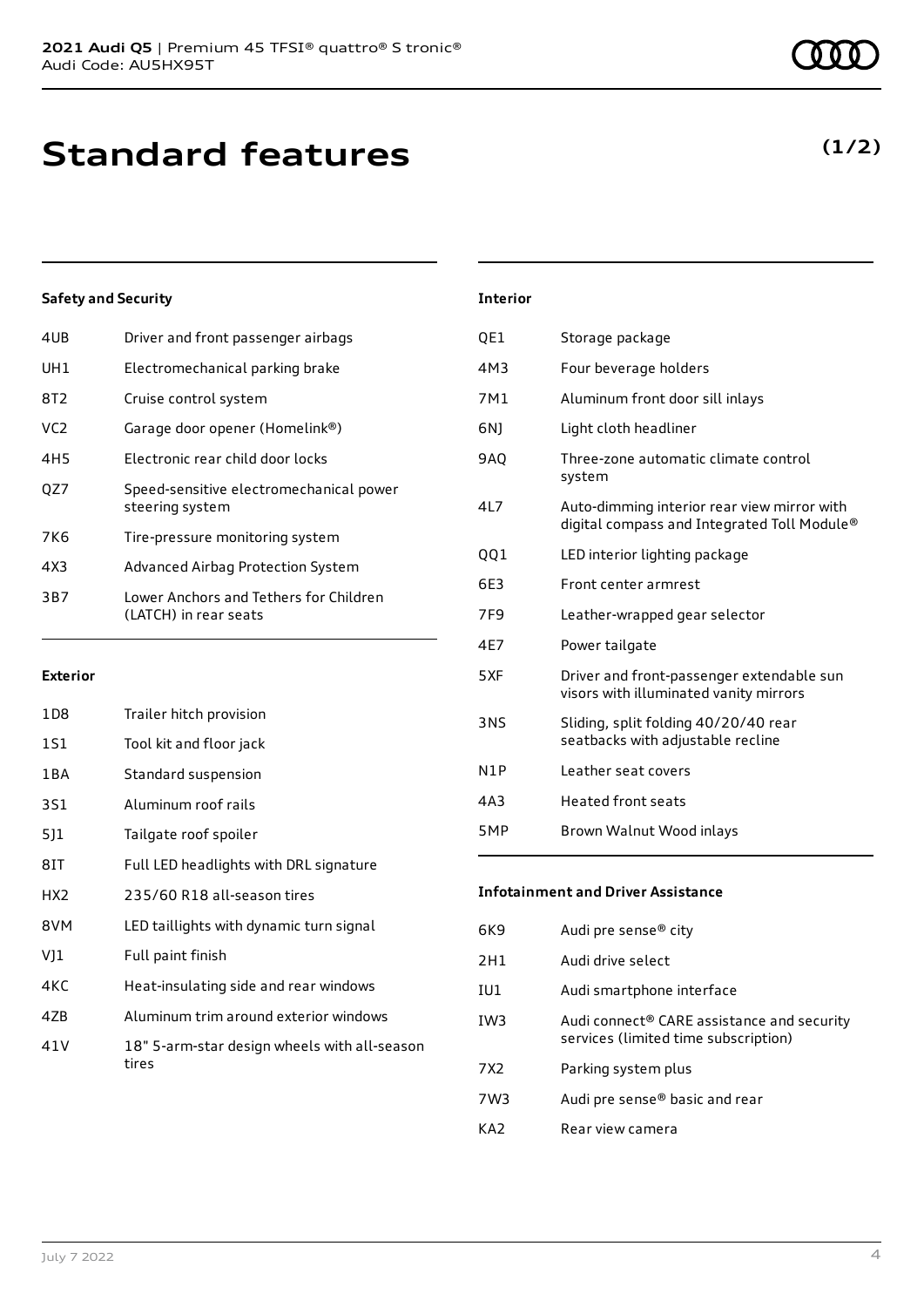**(2/2)**

## **Standard features**

#### **Infotainment and Driver Assistance**

| 8G1 | High beam assist                                                  |
|-----|-------------------------------------------------------------------|
| 9VD | Audi sound system                                                 |
| 9S7 | 7.0" color driver information system                              |
| 7Y1 | Audi side assist                                                  |
| 613 | Audi active lane assist                                           |
| 9ZX | Preparation for mobile phone (Bluetooth®)<br>with streaming audio |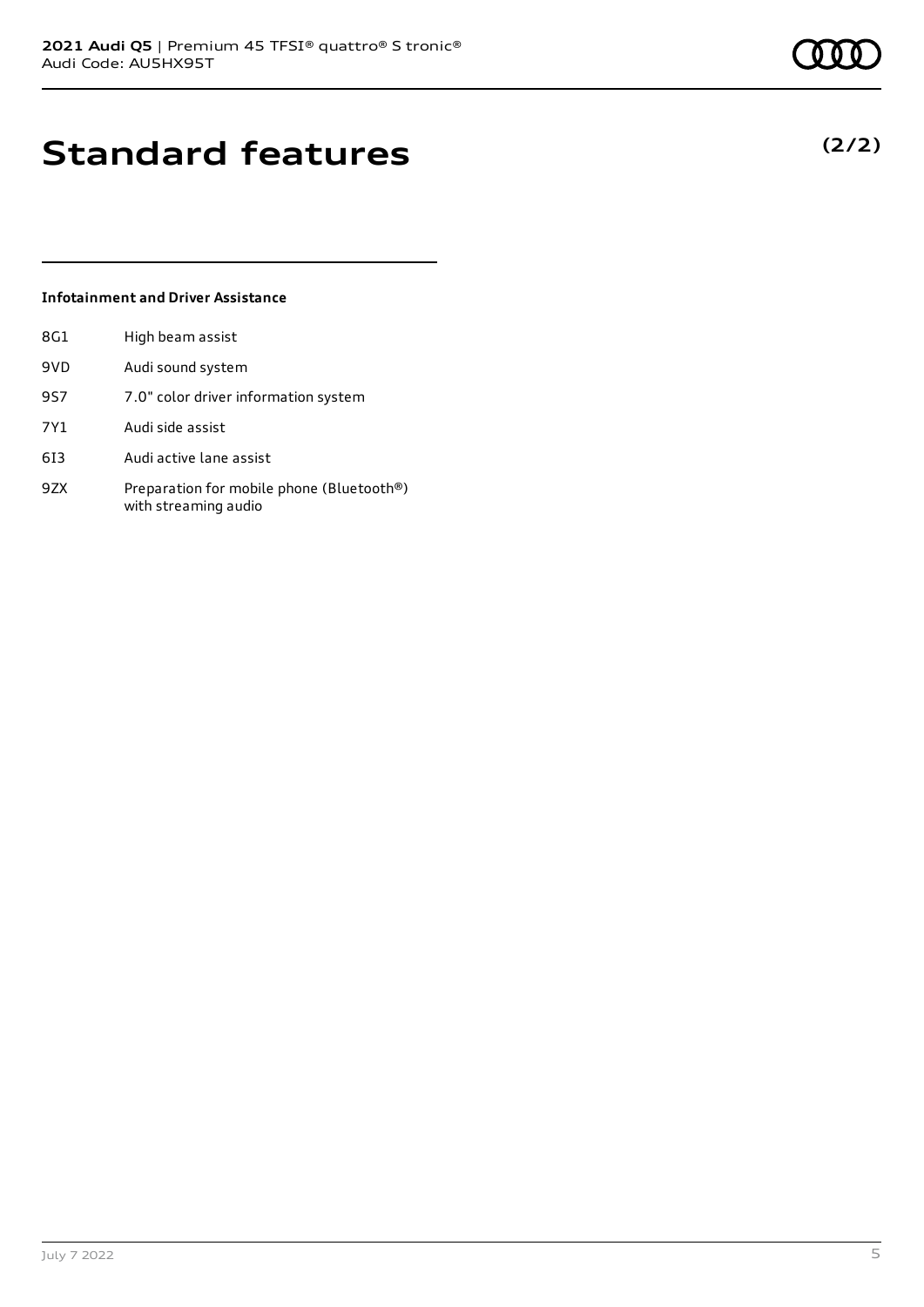### **Dealer remarks**

Located at Ferrari of Miami at 1550 Biscayne Blvd, Miami, FL 33132. Please contact our Pre-Owned Sales Manager, Andres Cruz at 305-476-3052 - acruz@ferrariofmia.com, for more information. The Collection Is Not Responsible for Typographical Errors.

2021 Audi Q5 Convenience Package 45 TFSI Quattro. Finance from 2.99 % up to 60 months. Convenience Package Includes: Memory for driver's seat Auto-dimming, power-folding exterior mirrors with memory Audi advanced key Heated steering wheel VERY LOW MILES!

At just 9995 miles, this 2021 Audi provides great value.

#### KEY FEATURES AND OPTIONS

Comes equipped with: Air Conditioning, Rear Air Conditioning, Bluetooth, Front Heated Seats.

This Audi Q5 also includes Power Driver's Seat, Clock, Climate Control, Power Passenger Seat, Tachometer, Dual Zone Climate Control, Memory Seat Position, Digital Info Center, Cruise Control, Homelink System, Privacy Glass/Tinted Windows, Tilt Steering Wheel, Power Steering, Roof Rack, Telescoping Steering Wheel, Steering Radio Controls, Power Locks, Wood Trim, Power Mirrors, Leather Steering Wheel, Driver Airbag, ABS Brakes, Fog Lights, Passenger Airbag, Traction Control, Intermittent Wipers, Side Airbags, Dynamic Stability, Keyless Entry, Rear Defogger, Security System, AM/FM, Rear Spoiler, Rear Wipers, Center Arm Rest, Remote Trunk Lid, Vanity Mirrors, Heated Mirrors, Rear Fog Lamps, Child Proof Door Locks, Daytime Running Lights, Parking Sensors, Reverse Camera, Side Curtain Airbags, Roll Stability Control, Power Lift Gate, Tire Pressure Monitor, Carpeted Floor Mats, Overhead Console, Aux. Audio Input, HD Radio, Voice Control. Air Conditioning, Climate Control, Dual Zone Climate Control, Cruise Control, Tinted Windows, Power Steering, Power Door Locks, Power Mirrors, Leather Steering Wheel, Power Drivers Seat, Power Passenger Seat, Memory Seat Position, Roof Rack, Rear Air Conditioning, Wood Trim, Clock, Tachometer, Digital Info Center, Homelink System, Tilt Steering Wheel, Telescoping Steering Wheel, Steering Wheel Radio Controls, Driver Airbag, Passenger Airbag, Side Airbags, Keyless Entry, Security System, ABS Brakes, Traction Control, Dynamic Stability, Rear Defogger, Fog Lights, Intermittent Wipers, AM/FM, Automatic Full-Time All-Wheel, Heated 8-Way Power Front Bucket Seats -inc: 4 way power lumbar for driver, Driver Seat, Passenger Seat, 40-20-40 Folding Split-Bench Front Facing Manual Reclining Fold Forward Seatback Rear Seat with Manual Fore/Aft, Power Rear Windows and Fixed 3rd Row Windows, Leather/Metal-Look Steering Wheel, Front Cupholder, Rear Cupholder, Compass, Valet Function, Power Fuel Flap Locking Type, Proximity Key For Push Button Start Only, Remote Releases -Inc: Power Cargo Access, Rear HVAC with Separate Controls, HVAC -inc: Underseat Ducts and Console Ducts, Illuminated Locking Glove Box, Driver Foot Rest, Interior Trim -inc: Genuine Wood Instrument Panel Insert, Full Cloth Headliner, Leatherette Door Trim Insert, Leather/Metal-Look Gear Shifter Material, Leather Seating Surfaces, Day-Night Auto-Dimming Rearview Mirror, Driver And Passenger Visor Vanity Mirrors with Driver And Passenger Illumination, Full Floor Console with Covered Storage, Front And Rear Map Lights, Fade-To-Off Interior Lighting, Full Carpet Floor Covering -inc: Carpet Front And Rear Floor Mats, Carpet Floor Trim, Trunk/Hatch Auto-Latch, Cargo Space Lights, FOB ...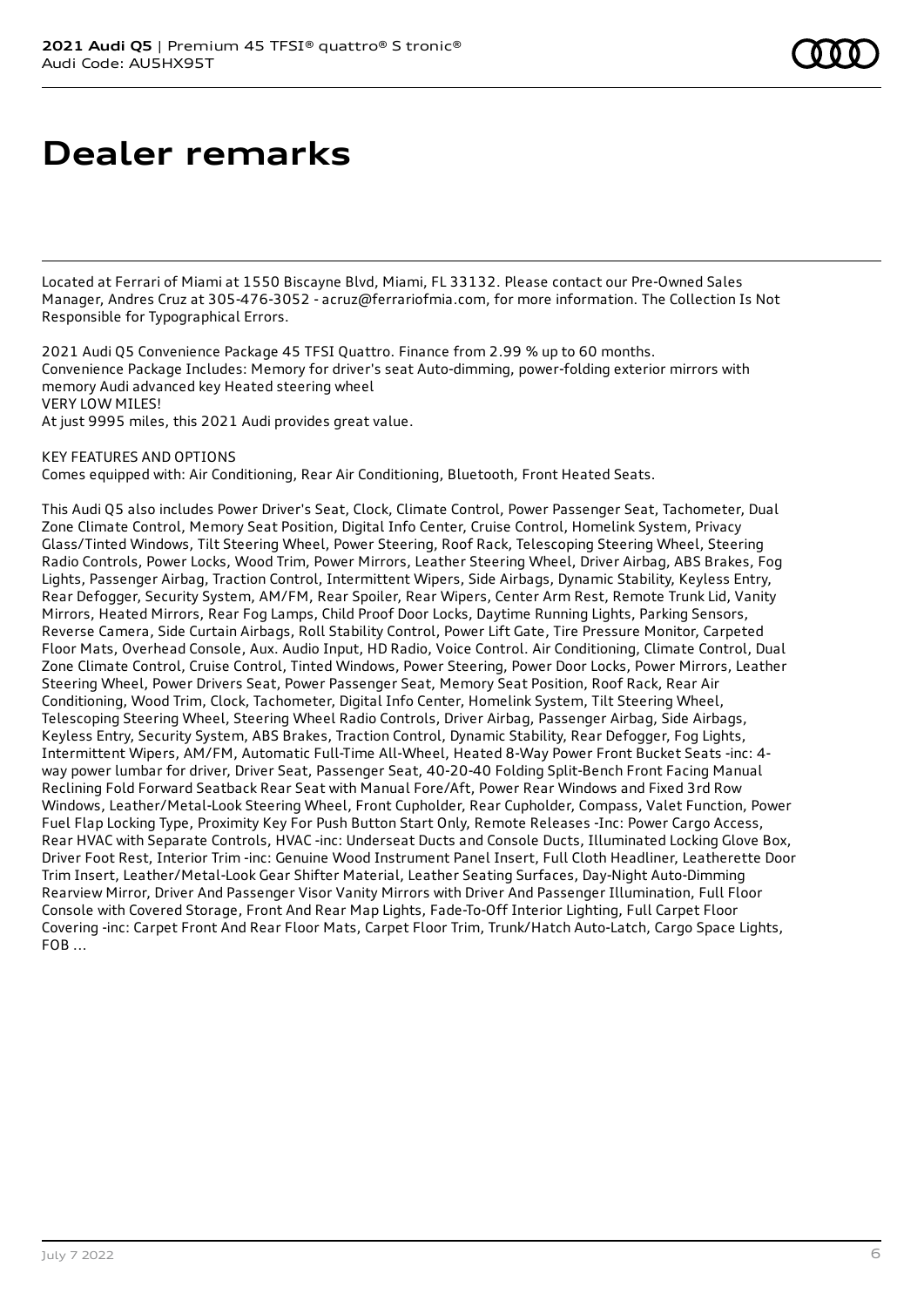# **Technical Specifications**

**(1/2)**

| <b>Engineering   Performance</b>            |                                                                       | <b>Steering</b>                            |                                                                                |
|---------------------------------------------|-----------------------------------------------------------------------|--------------------------------------------|--------------------------------------------------------------------------------|
| Engine type                                 | 2.0-liter four-cylinder                                               | Steering type                              | Electromechanical progressive<br>steering system                               |
| Power Level                                 | 45                                                                    |                                            |                                                                                |
| Max. output                                 | 261 HP                                                                | Turning diameter, curb- 38.7 ft<br>to-curb |                                                                                |
| Displacement                                | 2.0 l                                                                 | Steering ratio                             | 15.9:1                                                                         |
| Towing capacity                             | 4,400 lb                                                              |                                            |                                                                                |
| Torque                                      | 273 lb-ft@rpm                                                         | Suspension                                 |                                                                                |
| Valvetrain                                  | 16-valve DOHC with Audi valvelift<br>system and variable valve timing | Front axle                                 | Five-link suspension - Audi comfort                                            |
| Acceleration (0 - 60<br>mph)                | 5.7 seconds                                                           | Rear axle                                  | suspension<br>Five-link suspension - Audi comfort                              |
| Engine block                                | Cast-iron                                                             |                                            | suspension                                                                     |
| Induction/fuel injection Turbocharged/TFSI® |                                                                       |                                            |                                                                                |
| Cylinder head                               | Aluminum-alloy                                                        | <b>Brakes</b>                              |                                                                                |
| stroke                                      | Displacement/Bore and 1,984/82.5 x 92.8 cc/mm                         | Front brakes                               | 13.3 (ventilated disc) in                                                      |
| Top track speed <sup>1</sup>                | 130 mph                                                               | Rear brakes                                | 13.0 (ventilated disc) in                                                      |
| <b>Electrical system</b>                    |                                                                       | <b>Body</b>                                |                                                                                |
| Hybrid engine                               | 12-volt Mild Hybrid Electric Vehicle<br>(MHEV) technology             | Material                                   | Lightweight technology-multi-<br>material construction (steel and<br>aluminum) |
| Transmission   Drivetrain                   |                                                                       | <b>Warranty   Maintenance</b>              |                                                                                |

| Drivetrain type | quattro <sup>®</sup> all-wheel drive with ultra <sup>®</sup><br>technology |
|-----------------|----------------------------------------------------------------------------|
| Transmission    | Seven-speed S tronic <sup>®</sup> dual-clutch<br>automatic transmission    |

| Warranty | 4-year/50,000-mile Audi New |
|----------|-----------------------------|
|          | Vehicle Limited Warranty    |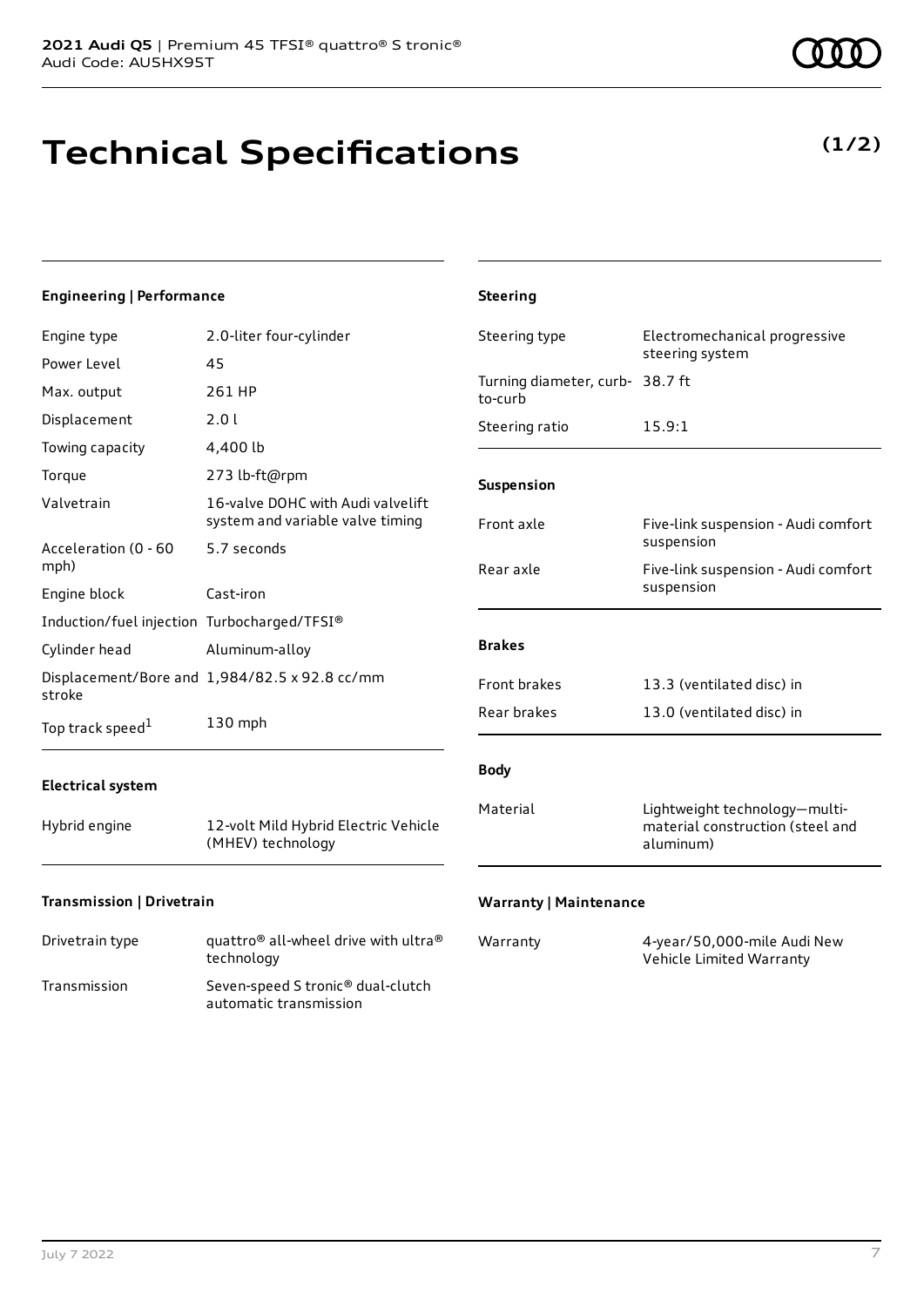### **Technical Specifications**

#### **Exterior Measurements**

| Height                           | 65.5 in  |
|----------------------------------|----------|
| Overall width without<br>mirrors | 74.5 in  |
| Length                           | 184.3 in |
| Wheelbase                        | 111.0 in |
| Overall width with<br>mirrors    | 84.2 in  |
| Track rear                       | 63.3 in  |
| Track front                      | 63.6 in  |
| Curb weight                      | 4.079 lb |

#### **Interior measurements**

| Seating capacity                          | 5                                                  |
|-------------------------------------------|----------------------------------------------------|
| Shoulder room, rear                       | 56.5 in                                            |
| Head room with front<br>sunroof           | 38.1 in                                            |
| Leg room, rear                            | 38.0 in                                            |
| Shoulder room, front                      | 57.7 in                                            |
| Head room with rear<br>sunroof            | 37.7 in                                            |
| Head room, rear                           | 39.3 in                                            |
| Leg room, front                           | 40.9 in                                            |
| Head room, front                          | 39.6 in                                            |
| Cargo volume, rear<br>seatbacks up/folded | 25.8/54.0 (25.6/53.5 with<br>sunroof) cu ft, cu ft |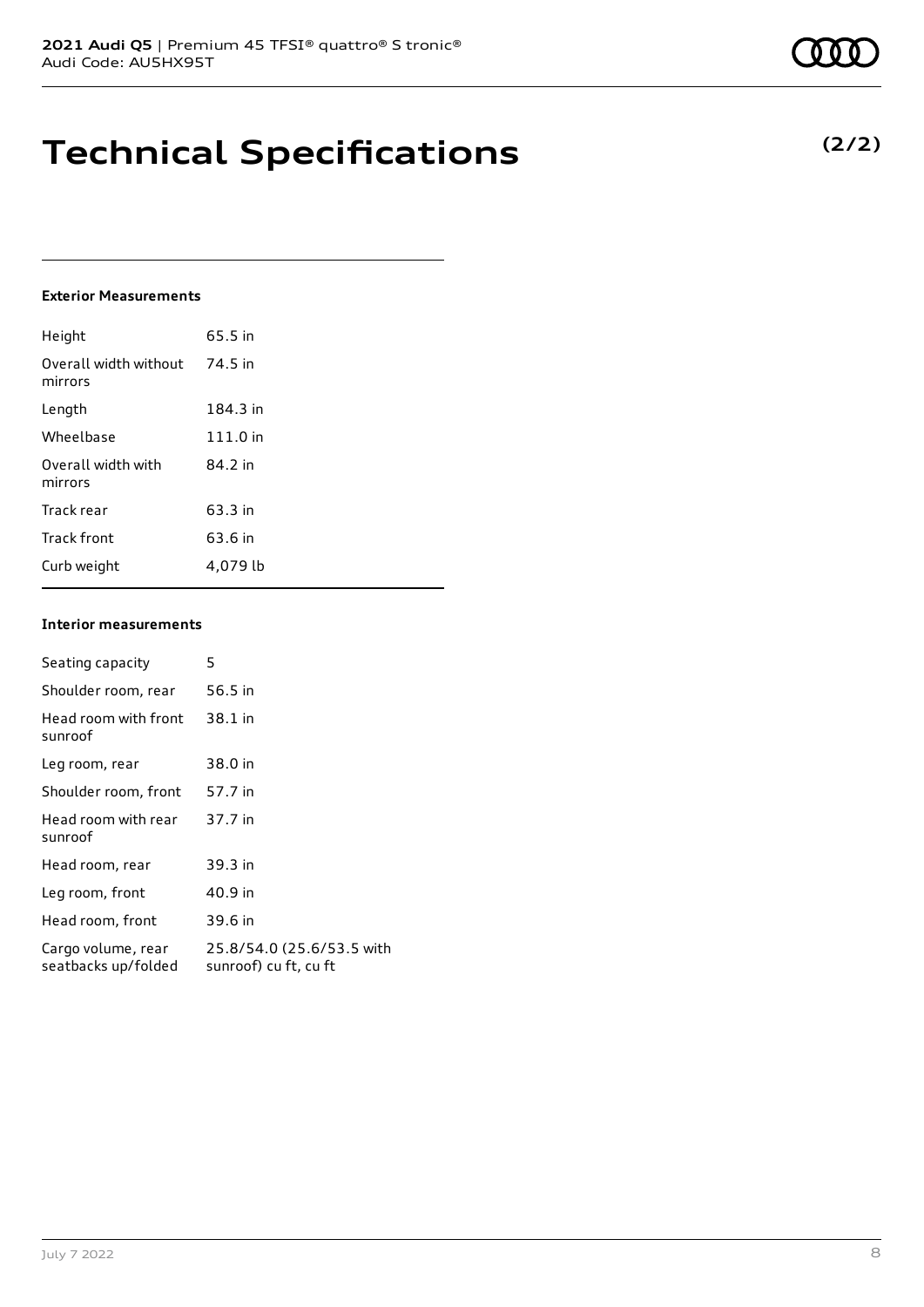### **Consumption- and emission**

### **Consumption by NEDC**

| urban       | $23$ mpg |
|-------------|----------|
| extra-urban | 28 mpg   |
| combined    | $25$ mpg |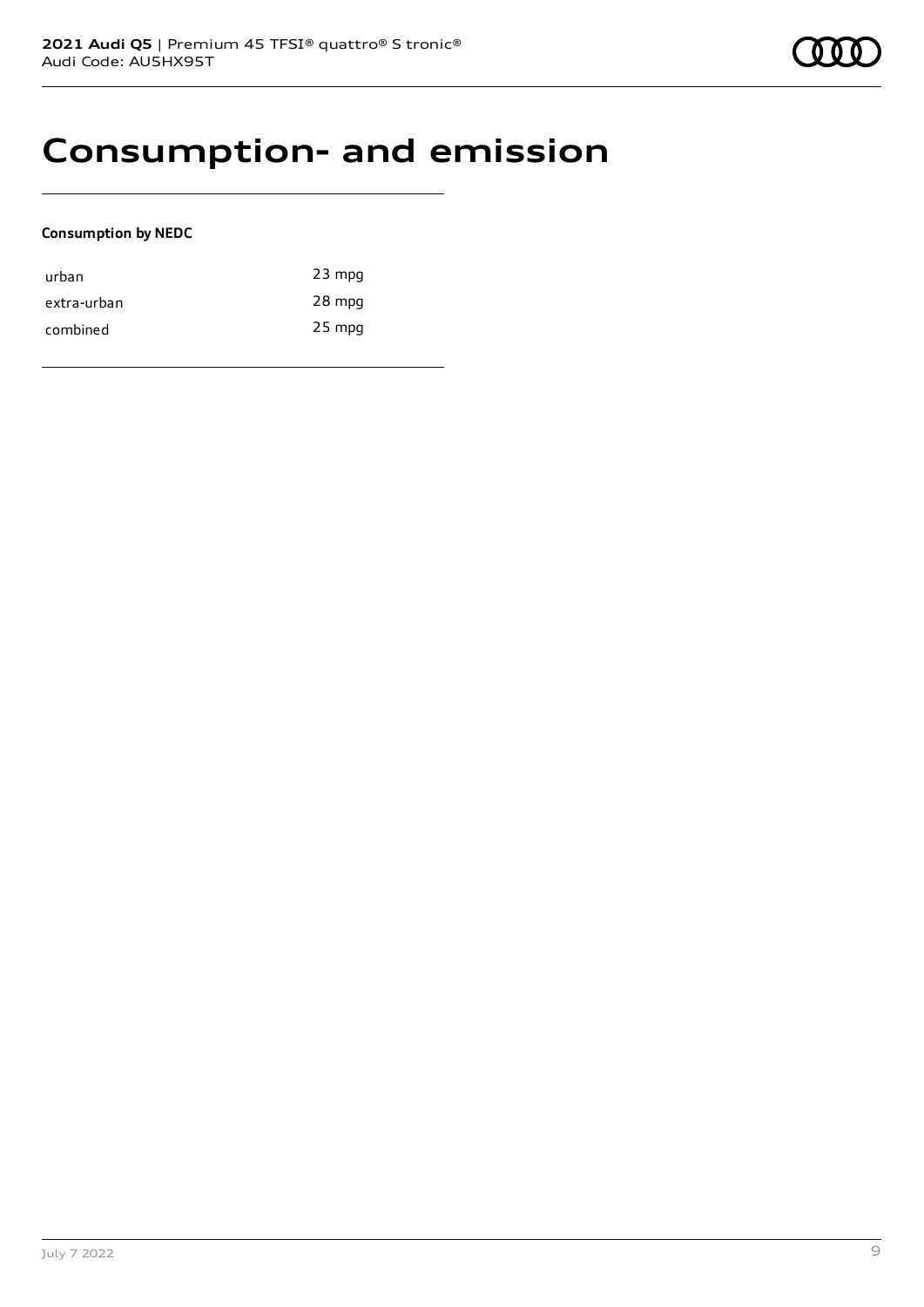

### **Contact**

Dealer **The Collection Audi**

200 Bird Rd 33146 Coral Gables FL

Phone: +13054445555 FAX: 7869245511

www: [https://www.thecollectionaudimiami.com](https://www.thecollectionaudimiami.com/)